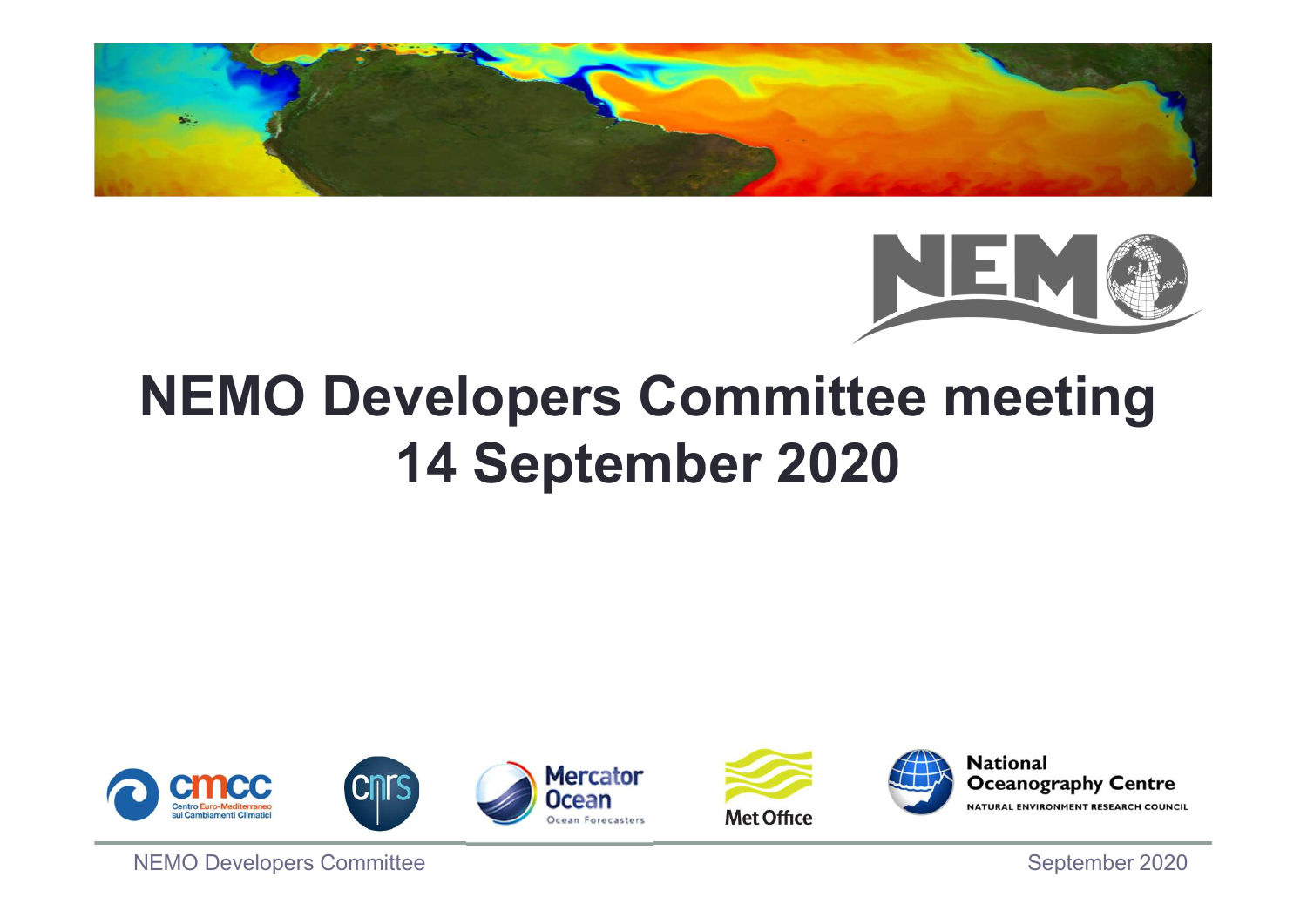#### Agenda

- **Agenda**<br>• Reflections on 2020 Workplan (Claire and NEMO officers 40 mins)<br>• Organisation of merges this year (Claire; 20 mins) Agenda<br>• Reflections on 2020 Workplan (Claire and NEMO officers 40 m<br>• Organisation of merges this year (Claire; 20 mins)<br>• Set up of Scientific Advisory Committee (Mike; 15 mins) • Reflections on 2020 Workplan (Claire and NEMO officers 40 mins)<br>• Organisation of merges this year (Claire; 20 mins)<br>• Set up of Scientific Advisory Committee (Mike; 15 mins)<br>• Preparation of next NEMO Development Strate • Reflections on 2020 Workplan (Claire and NEMO officers 40 mins)<br>• Organisation of merges this year (Claire; 20 mins)<br>• Set up of Scientific Advisory Committee (Mike; 15 mins)<br>• Preparation of next NEMO Development Strate • Reflections on 2020 Workplan (Claire and<br>• Organisation of merges this year (Claire;<br>• Set up of Scientific Advisory Committee (I<br>• Preparation of next NEMO Development<br>• Any other Business<br>• Timetable for 2021 WP (Mike/ eflections on 2020 Workplan (Claire and NEMO officers<br>rganisation of merges this year (Claire; 20 mins)<br>et up of Scientific Advisory Committee (Mike; 15 mins)<br>reparation of next NEMO Development Strategy (Mike;<br>ny other Bu eflections on 2020 Workplan (Claire and NEMO officers<br>rganisation of merges this year (Claire; 20 mins)<br>et up of Scientific Advisory Committee (Mike; 15 mins)<br>reparation of next NEMO Development Strategy (Mike;<br>ny other Bu
- 
- 
- 
- -
	-
- Organisation of merges this year (Claire; 20 mins)<br>• Set up of Scientific Advisory Committee (Mike; 15 mins)<br>• Preparation of next NEMO Development Strategy (Mike; 20 mins)<br>• Any other Business<br>• Timetable for 2021 WP (M within Working Groups • Any other Business<br>
• Timetable for 2021 WP (Mike/Claire)<br>
• Scale-aware sea-ice project (Martin)<br>
• There will be a second meeting later this year devoted to progress<br>
within Working Groups<br>
NEMO Developers Committee<br>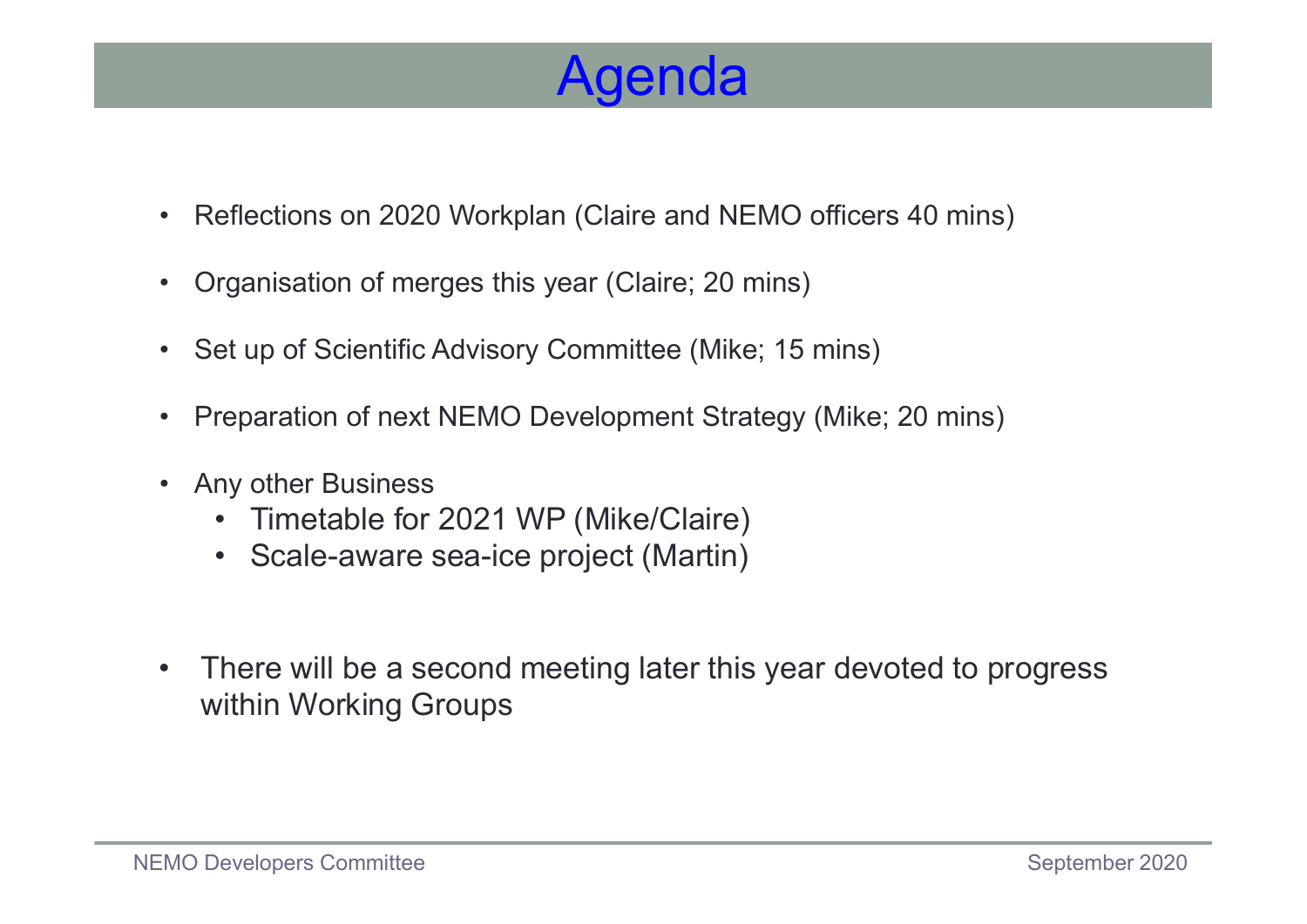### **Proposed agenda for<br>• For each Working Group<br>• The WG Leader will prepare 3-5 slide** Proposed agenda for second<br>
Freedah Working Group<br>
• The WG Leader will prepare 3-5 slides on:<br>
• Progress against strategy<br>
• Successes **posed agenda for secor**<br>
en Working Group<br>
he WG Leader will prepare 3-5 slides on:<br>
• Progress against strategy<br>
• Successes<br>
• Any issues<br>
• Proposed actions for the NEMO Work Pl **posed agenda for sec-**<br>The Working Group<br>The WG Leader will prepare 3-5 slides on:<br>• Progress against strategy<br>• Any issues<br>• Proposed actions for the NEMO Worl<br>• Proposed actions for the NEMO Worl **posed agenda for sechiols of the WG Leader will prepare 3-5 slides on:**<br>• Progress against strategy<br>• Successes<br>• Any issues<br>• Proposed actions for the NEMO Worl **posed agenda for second meeting**<br>
• Working Group<br>
• WG Leader will prepare 3-5 slides on:<br>
• Progress against strategy<br>
• Successes<br>
• Any issues<br>
• Proposed actions for the NEMO Work Plans 2021<br>
he WGL will have 5-15 mi Proposed agenda for second meeting

- - -
		-
		-
- or each Working Group<br>
 The WG Leader will prepare 3-5 slides on:<br>
 Progress against strategy<br>
 Successes<br>
 Any issues<br>
 Proposed actions for the NEMO Work Plans 202<br>
 The WGL will have 5-15 minutes to present<br>
 We'
- or each Working Group<br>
 The WG Leader will prepare 3-5 slides on:<br>
 Progress against strategy<br>
 Successes<br>
 Any issues<br>
 Proposed actions for the NEMO Work Plans<br>
 The WGL will have 5-15 minutes to present<br>
 We'll d
	-
- The WG Leader will prepare 3-5 sildes on:<br>
 Progress against strategy<br>
 Successes<br>
 Proposed actions for the NEMO Work Plans 2021<br>
 The WGL will have 5-15 minutes to present<br>
 We'll discuss for 5-15 minutes<br>
 This • The WGL will have 5-15 minutes to present<br>• We'll discuss for 5-15 minutes<br>• This meeting should probably be 1<sup>st</sup> half of Nov 2020<br>NEMO Developers Committee<br>September 2020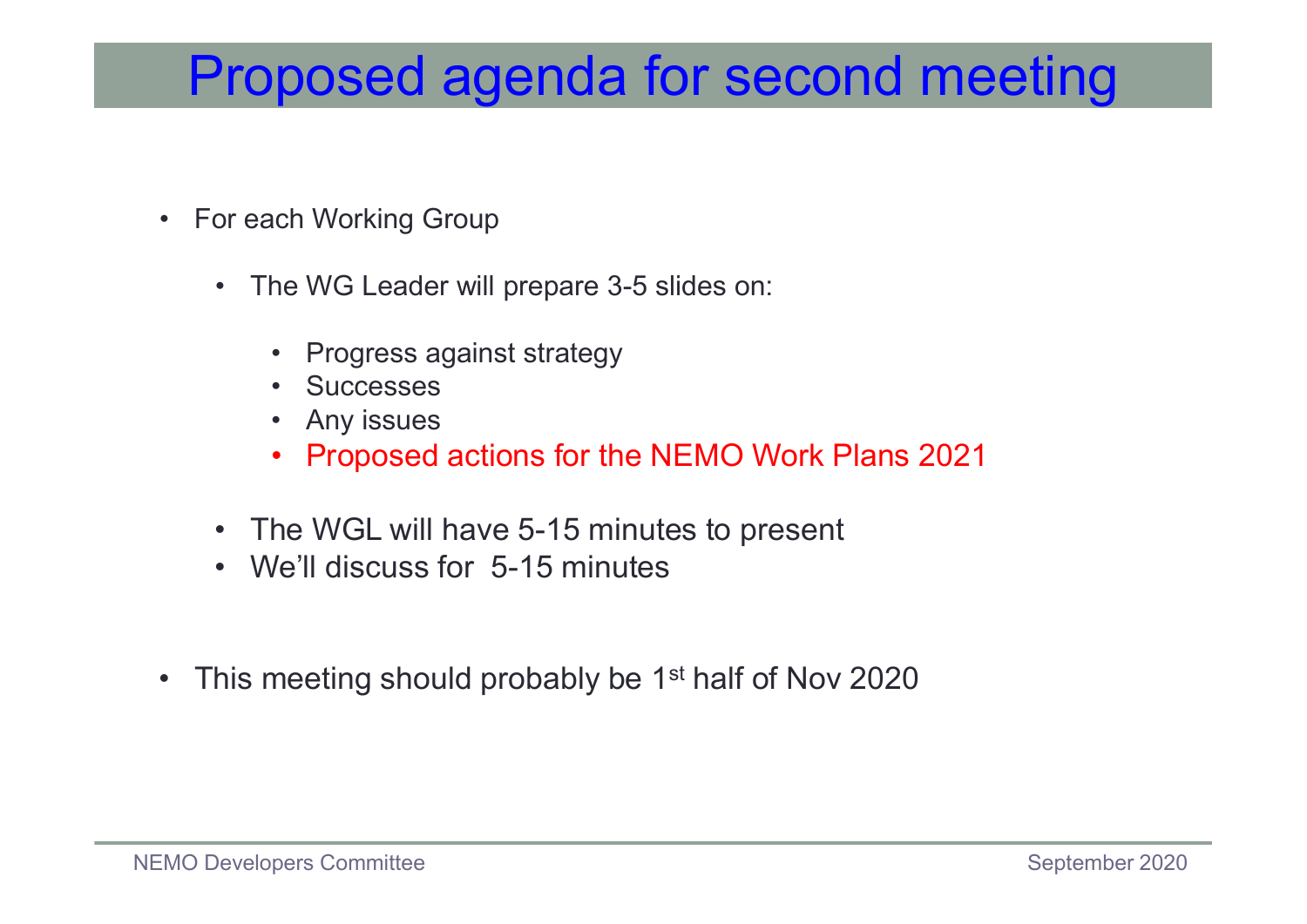



### Setting up the NEMO Scientific Advisory Committee

### Mike Bell, Dorotea Iovino, Claire Levy, Julien le Sommer NEMO SCIENTIFIC AGVISORY COMMITTEE<br>
Mike Bell, Dorotea Iovino,<br>
Claire Levy, Julien Je Sommer<br>
Scientifical Crist Committee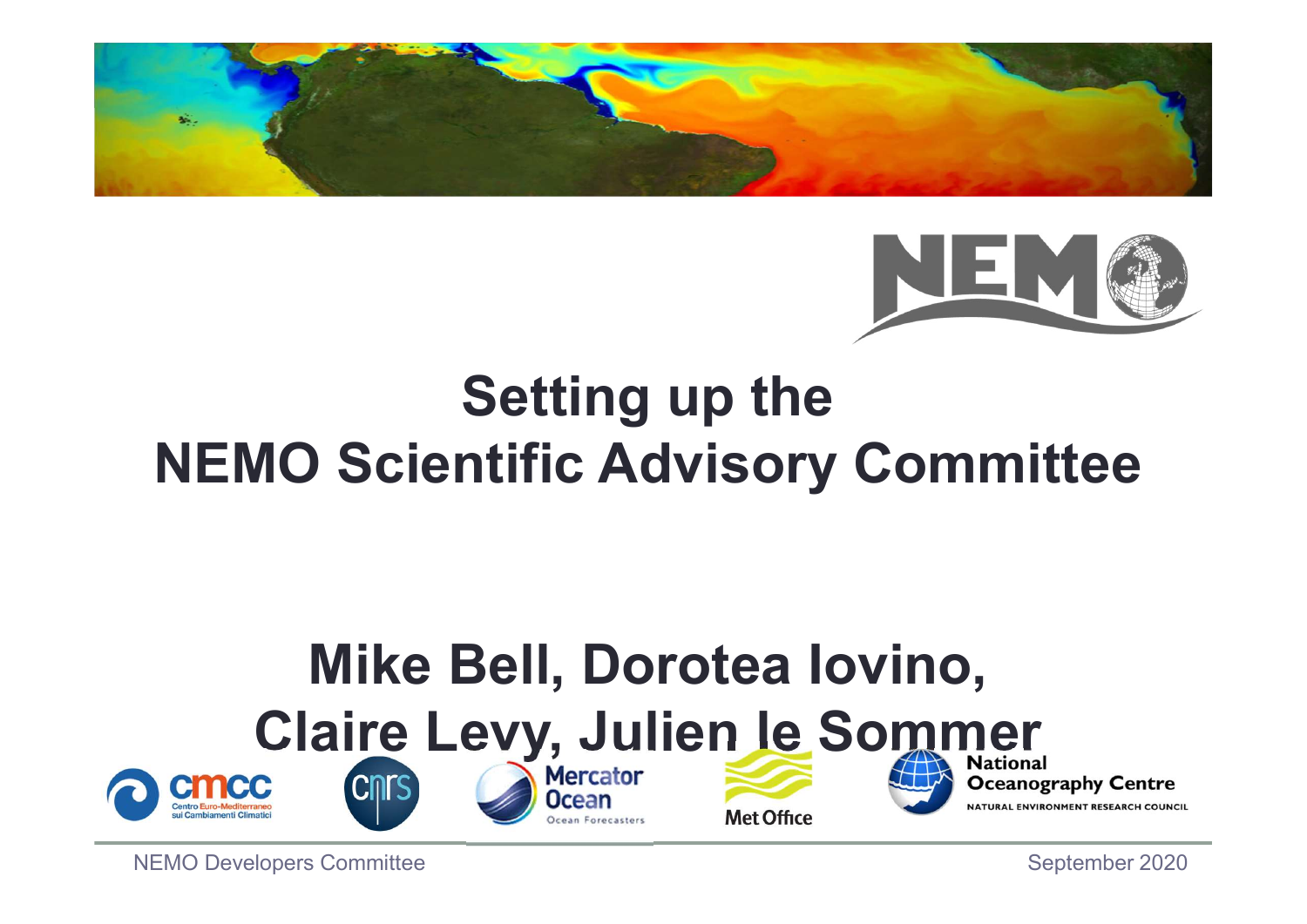#### **Content**

- Roles of different groups how do they fit together?<br>
(NDC, WGs, SAC, Drakkar) (NDC, WGs, SAC, Drakkar) **Content<br>• Roles of different groups – how do the<br>(NDC, WGs, SAC, Drakkar)<br>• Terms of reference of SAC<br>(we discussed them last time)** • Roles of different groups – how do they fit together?<br>
(NDC, WGs, SAC, Drakkar)<br>
• Terms of reference of SAC<br>
(we discussed them last time)<br>
• (Criteria for the choice of chair: emailed to you on 29 June)<br>
• Current posi • Roles of different groups – how do the<br>
(NDC, WGs, SAC, Drakkar)<br>
• Terms of reference of SAC<br>
(we discussed them last time)<br>
• ( Criteria for the choice of chair: emai<br>
• Current position<br>
• Areas of expertise we want t
- (we discussed them last time) • Terms of reference of SAC<br>• Terms of reference of SAC<br>• (Criteria for the choice of chair: emailed to you<br>• Current position<br>• Areas of expertise we want to cover
- ( Criteria for the choice of chair: emailed to you on 29 June)<br>
 Current position<br>
 Areas of expertise we want to cover<br>
NEMO Developers Committee<br>
September 2020<br>
September 2020
	-
	-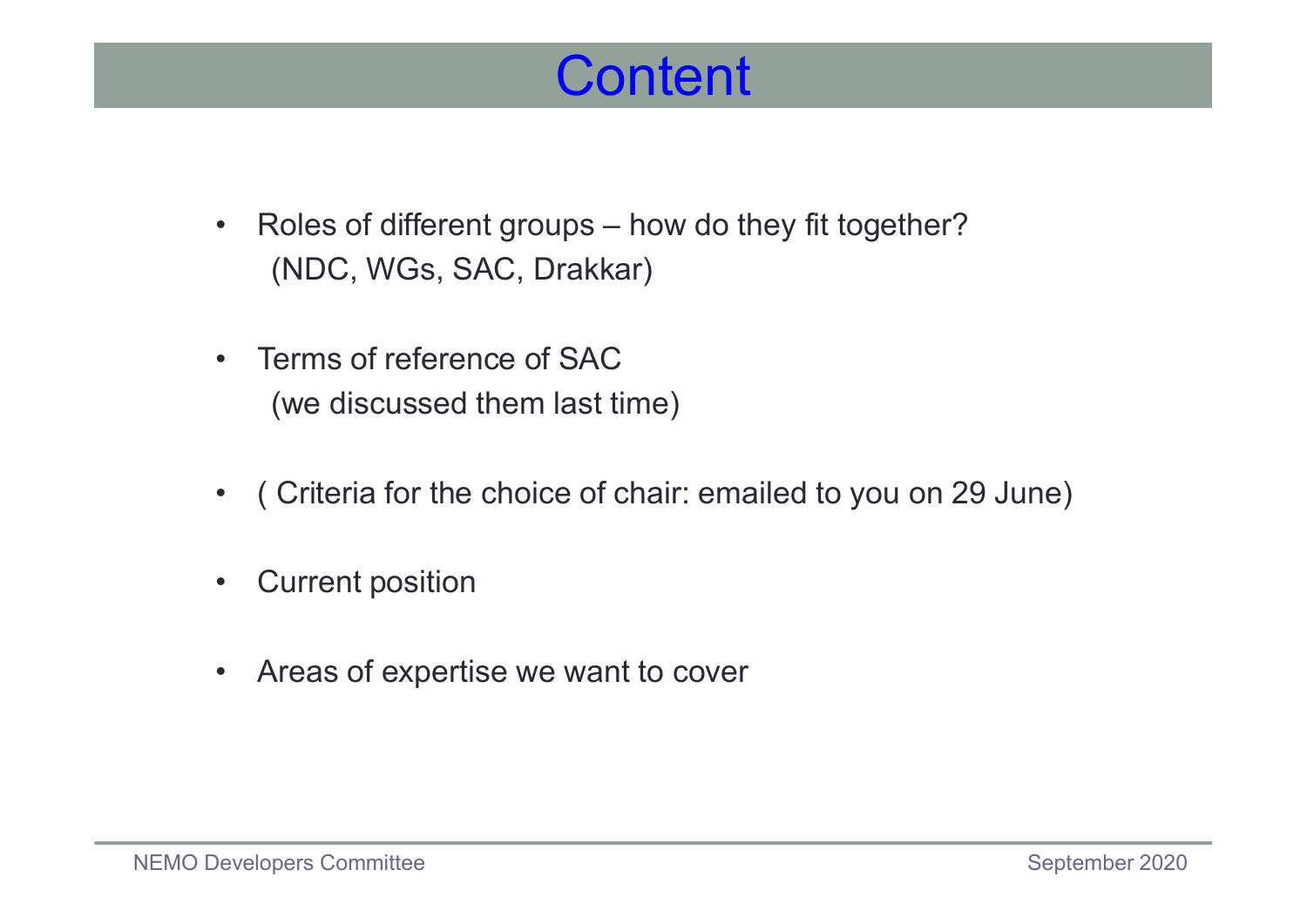### **Proferent Strate Strate Strate Strate Strate Strate Strate Strate Strate Strate Strate Strate Strate Strate Strate Strate Strate Strate Strate Strate Strate Strate Strate Strate Strate Strate Strate Strate Strate Strate S Roles of different groups**<br>• Responsible for updating the NEMO code<br>• Responsible for updating the NEMO code<br>• Developers Committee (meets 2-3 times a year: @ 2-3 h Roles of different groups

- -
- 
- NEMO System Team (meet every 3<sup>rd</sup> week: @ 1 hour)<br>• Responsible for updating the NEMO code<br>• Developers Committee (meets 2-3 times a year: @ 2-3 hours)<br>• Responsible for proposing & implementing NEMO Development<br>Strateg • Roles of different groups<br>• Responsible for updating the NEMO code<br>• Responsible for updating the NEMO code<br>• Pevelopers Committee (meets 2-3 times a year: @ 2-3 hours)<br>• Responsible for proposing & implementing NEMO Dev **Strategy FEMO System Team (meet every 3<sup>rd</sup> week: @ 1 hour)**<br>• Responsible for updating the NEMO code<br>**Developers Committee (meets 2-3 times a year: @ 2-3 h**<br>• Responsible for proposing & implementing NEMO De<br>Strategy<br>• Working Gr • Northern Compact Compact Compact Constant Constant Constant Constant Constant Constant Constant Constant Constant Constant Constant Constant Constant Constant Constant Constant Constant Compact Compact Compact Compact Co O System Team (meet every 3<sup>rd</sup> week: @ 1 hour)<br>Responsible for updating the NEMO code<br>Popers Committee (meets 2-3 times a year: @ 2-3<br>Responsible for proposing & implementing NEMO<br>Strategy<br>Vorking Groups (meet when they w O System Team (meet every 3<sup>rd</sup> week: @ 1 nour)<br>Responsible for updating the NEMO code<br>Iopers Committee (meets 2-3 times a year: @ 2-3 hours)<br>Responsible for proposing & implementing NEMO Development<br>Strategy<br>Vorking Grou • Developers Committee (meets 2-3 times a year: @ 2-3 hours)<br>• Responsible for proposing & implementing NEMO Develop<br>Strategy<br>• Working Groups (meet when they want to)<br>• Now aligned with chapters of NEMO Development Stra<br>• vevelopers Committee (meets 2-3 times a year: @ 2-3 hours)<br>• Responsible for proposing & implementing NEMO Develop<br>Strategy<br>• Working Groups (meet when they want to)<br>• Now aligned with chapters of NEMO Development Strategy
	- -
		-
		-
- Working Groups (meet when they<br>• Now aligned with chapters of<br>• Detailed discussions can take<br>• Sub-groups can report back to<br>• NEMO Steering Committee (meets @<br>• Makes top-level decisions; owns<br>• Scientific forums<br>• Dra
	-
- 
- Working Groups (meet when they want to)<br>• Now aligned with chapters of NEMO Development Strategy<br>• Detailed discussions can take place<br>• Sub-groups can report back to working groups<br>IEMO Steering Committee (meets @ once • Now alighed with chapters of NEMO Development Strategy<br>• Detailed discussions can take place<br>• Sub-groups can report back to working groups<br>• Makes top-level decisions; owns staff resources<br>• Makes top-level decisions; o
	-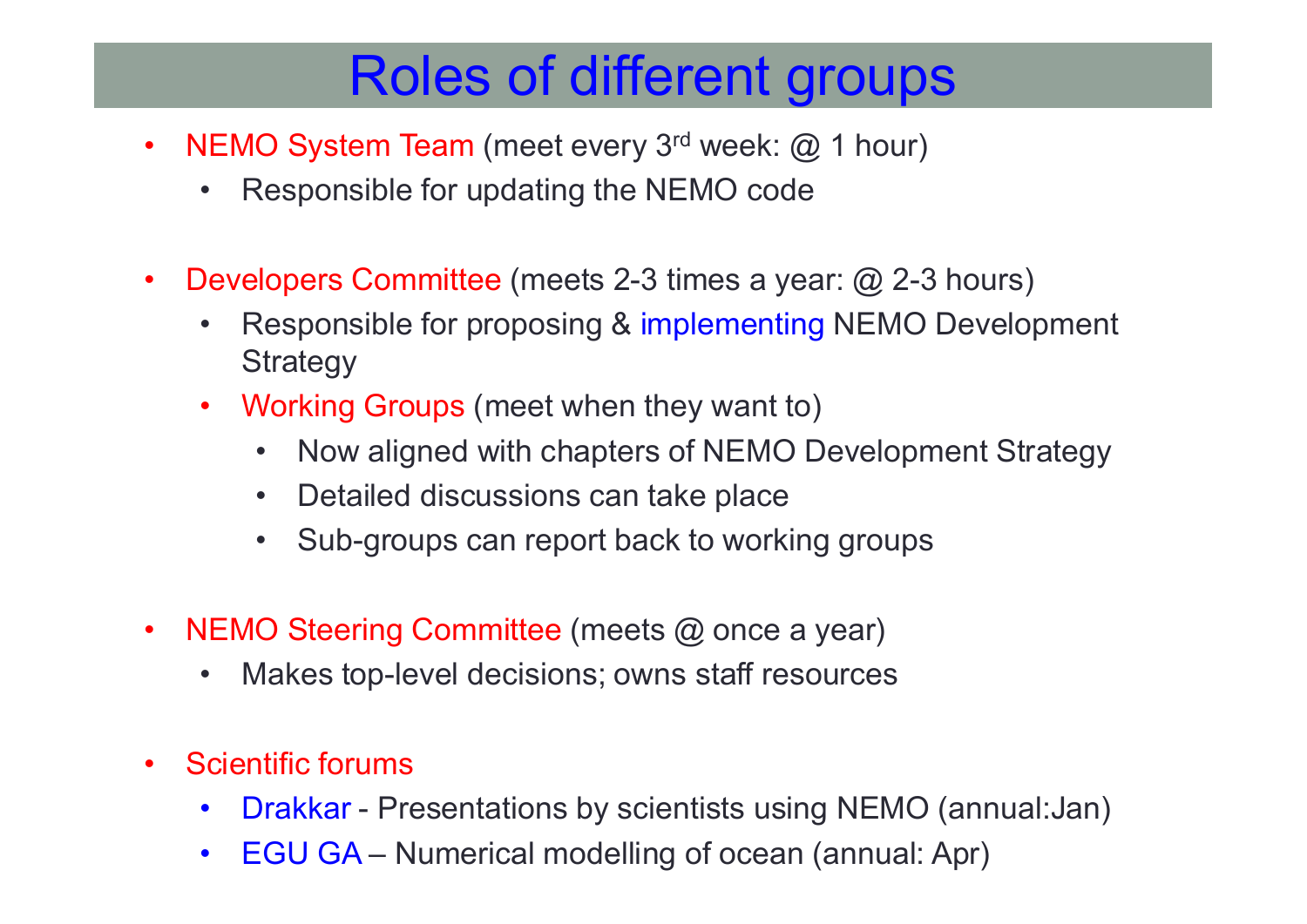#### Role of Scientific Advisory Committee

- Advise the NEMO Steering Committee (NSC), Developers Committee (NDC)<br>• Advise the NEMO Steering Committee (NSC), Developers Committee (NDC)<br>• The priorities and opportunities for improving the current NEMO system and System Team (NST) on: • **Colling of Scientific Advisory Committee**<br>
• Mension Steering Committee (NSC), Developers Committee (NDC)<br>
• The priorities and opportunities for improving the current NEMO system<br>
• The NEMO strategy and work plans<br>
• **ODE Of Scientific Advisory Cor**<br> **Solary Cond**<br> **System Team (NST) on:**<br>
• The priorities and opportunities for improving the curren<br>
• The NEMO strategy and work plans<br>
• Participation in international collaborations<br> **h ODE OF Scientific Advisory Commit Advisory**<br> **COMM**<br> **o** Aystem Team (NST) on:<br>
• The priorities and opportunities for improving the current NEM<br>
• The NEMO strategy and work plans<br>
• Participation in international collab • Role of Scientific Advisory Committee<br>• Advise the NEMO Steering Committee (NSC), Developers Committee (NDC<br>• The priorities and opportunities for improving the current NEMO system<br>• The NEMO strategy and work plans<br>• Pa • Advise the NEMO Steering Committee (NSC), Developers Committee (NDC)<br>
• The priorities and opportunities for improving the current NEMO system<br>
• The NEMO strategy and work plans<br>
• Participation in international collabo • Advise the NEMO Steering Committee (N<br>
and System Team (NST) on:<br>
• The priorities and opportunities for in<br>
• The NEMO strategy and work plans<br>
• Participation in international collabors<br>
• The focus of the advice shoul
	-
	-
	-
- 
- 
- 
- dvise the NEMO Steering Committee (NSC), Developers Committee (NDC)<br>id System Team (NST) on:<br>• The priorities and opportunities for improving the current NEMO system<br>• The NEMO strategy and work plans<br>• Participation in in Strategy (NDS) meetings that are held once every 5-6 years • The priorities and opportunities for improving the current NEMO system<br>
• The NEMO strategy and work plans<br>
• Participation in international collaborations<br>
he focus of the advice should be on a 3-5 year period<br>
ull term • The NEMO strategy and work plans<br>• Participation in international collabora<br>• The focus of the advice should be on a 3-<br>• Full terms of reference: https://forge.ipsl.jus<br>• Frequency<br>• SAC members will be invited to parti • Participation in international collaborations<br>
the focus of the advice should be on a 3-5 year period<br>
ull terms of reference: <u>https://forge.jpsl.jussieu.fr/nemo/wiki/ScientificAdvisoryBoard</u><br>
equency<br>
• SAC members wil • Additional members may be invited to specific meetings<br>
• Additional members will be invited to participate in the NEMO Development<br>
• SAC members will be invited to participate in the NEMO Development<br>
• SAC members wil NEMO Developers Committee<br>NEMO Developers Committee<br>NEMO Development<br>Network SAC members will be invited to participate in the NEMO Development<br>Strategy (NDS) meetings that are held once every 5-6 years<br>New One or two mee
	-
	- -
		-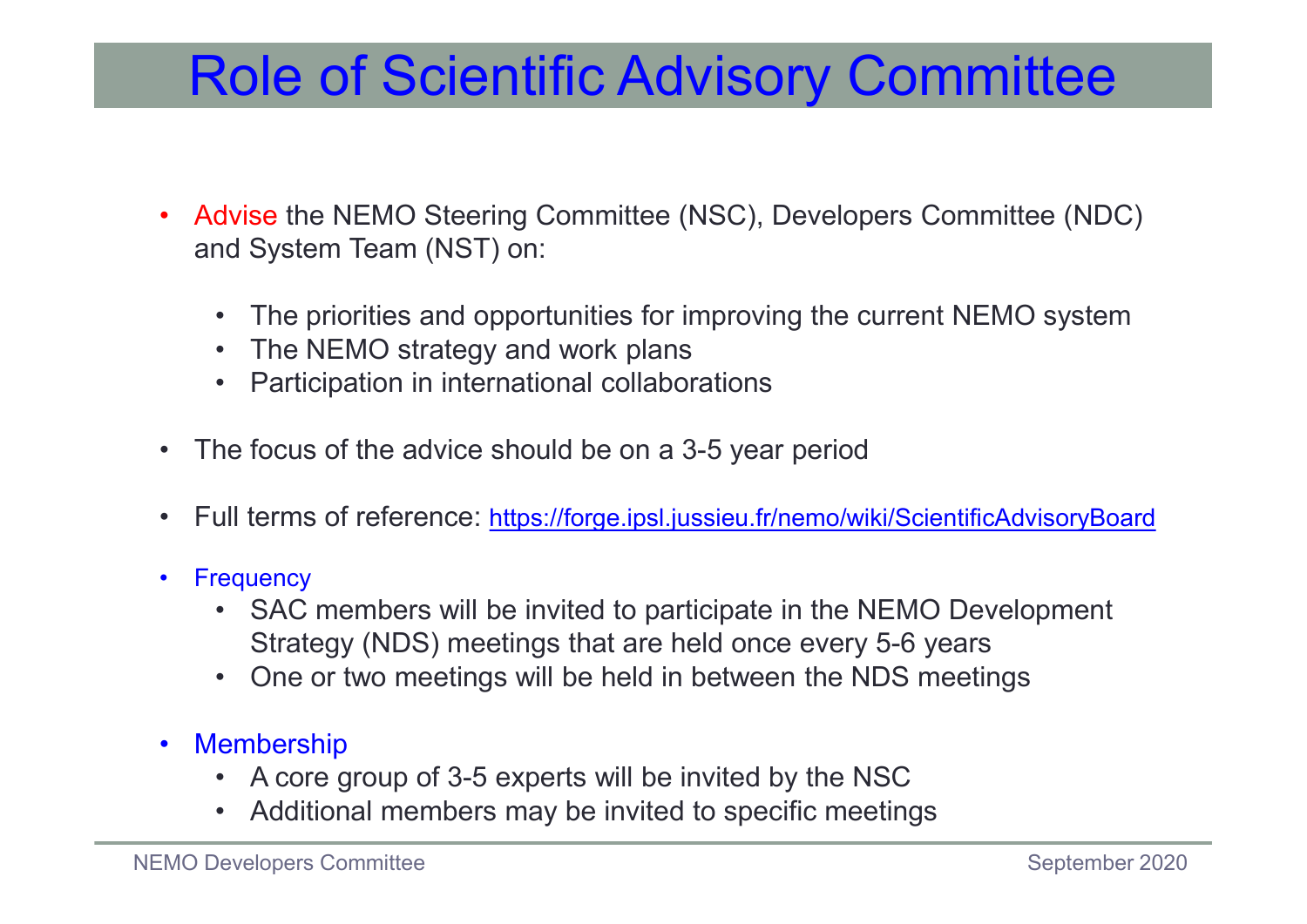#### Current Position

- **Current Position**<br>• The Developers Committee (NDC) proposed to set up an SAC<br>• The Steering Committee (NSC) has agreed to it **Current Position**<br>• The Developers Committee (NDC) proposed to set up an a<br>• The Steering Committee (NSC) has agreed to it<br>• The NDC Preparation Team suggested criteria for the chain
- 
- The Developers Committee (NDC) proposed to set up an SAC<br>• The Steering Committee (NSC) has agreed to it<br>• The NDC Preparation Team suggested criteria for the chair of the<br>SAC and suggested ideas for the chair (and membe SAC and suggested ideas for the chair (and members) of NSC • The Developers Committee (NDC) proposed to<br>• The Steering Committee (NSC) has agreed to it<br>• The NDC Preparation Team suggested criteria f<br>SAC and suggested ideas for the chair (and me<br>• NSC is discussing the choice of c
- NSC is discussing the choice of chair<br>NEMO Developers Committee<br>September 2020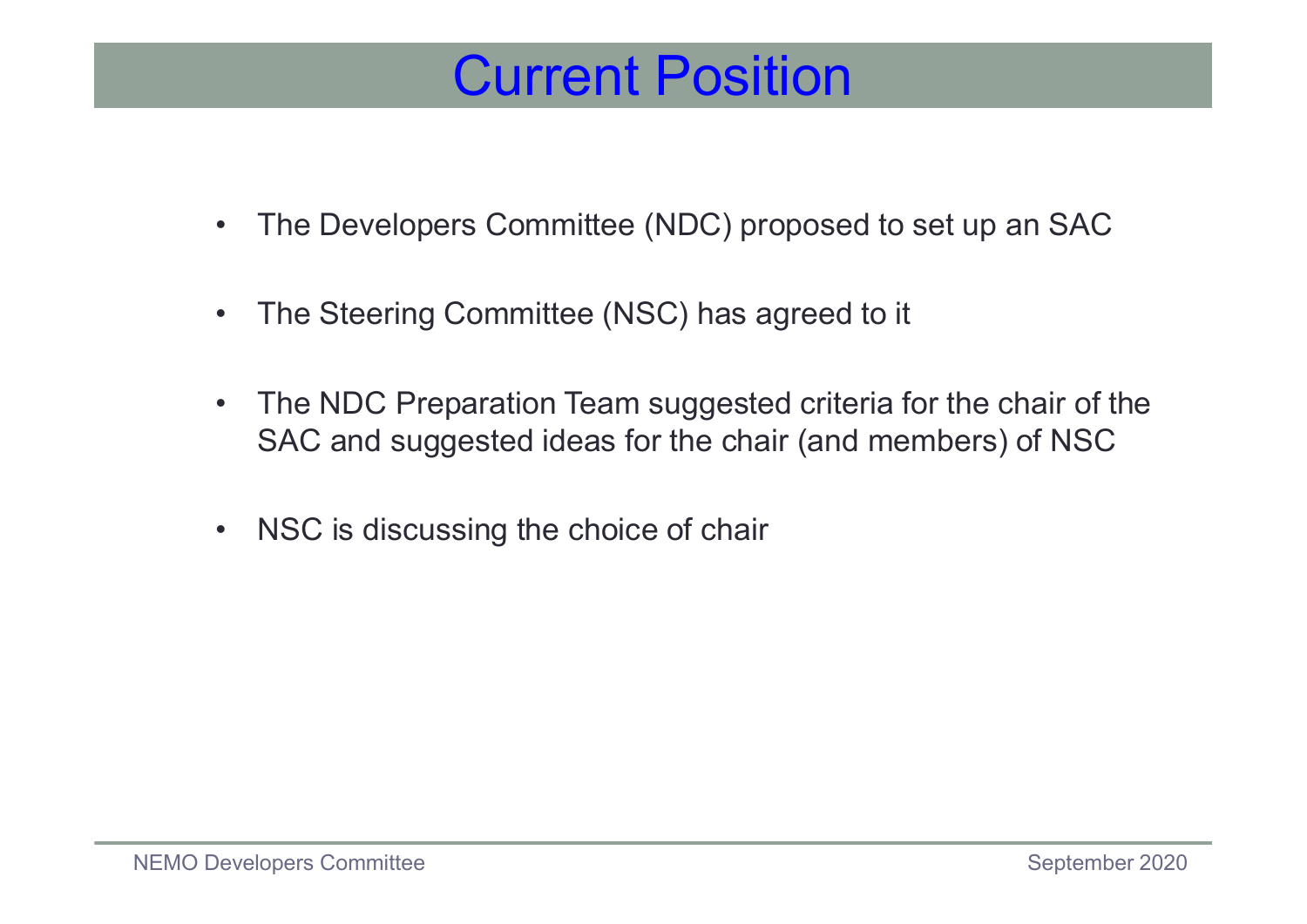# **Areas of Expertise**<br>• Kernel (e.g. someone from GFDL team)<br>• Parametrisations Areas of Expertise

- Areas of Expe<br>• Kernel (e.g. someone from GFDL tea<br>• Parametrisations<br>• HPC issues Areas of Expe<br>• Kernel (e.g. someone from GFDL tea<br>• Parametrisations<br>• HPC issues<br>• Software engineering Areas of Expe<br>• Kernel (e.g. someone from GFDL tea<br>• Parametrisations<br>• Software engineering<br>• Sea-ice • Kernel (e.g. someone from GFDL tea<br>• Parametrisations<br>• HPC issues<br>• Software engineering<br>• Sea-ice<br>• Biogeochemistry • Kernel (e.g. someone from GFDL tea<br>• Parametrisations<br>• HPC issues<br>• Software engineering<br>• Sea-ice<br>• Biogeochemistry
- 
- 
- 
- 
- Sea-ice<br>• Biogeochemistry<br>NEMO Developers Committee<br>September 2020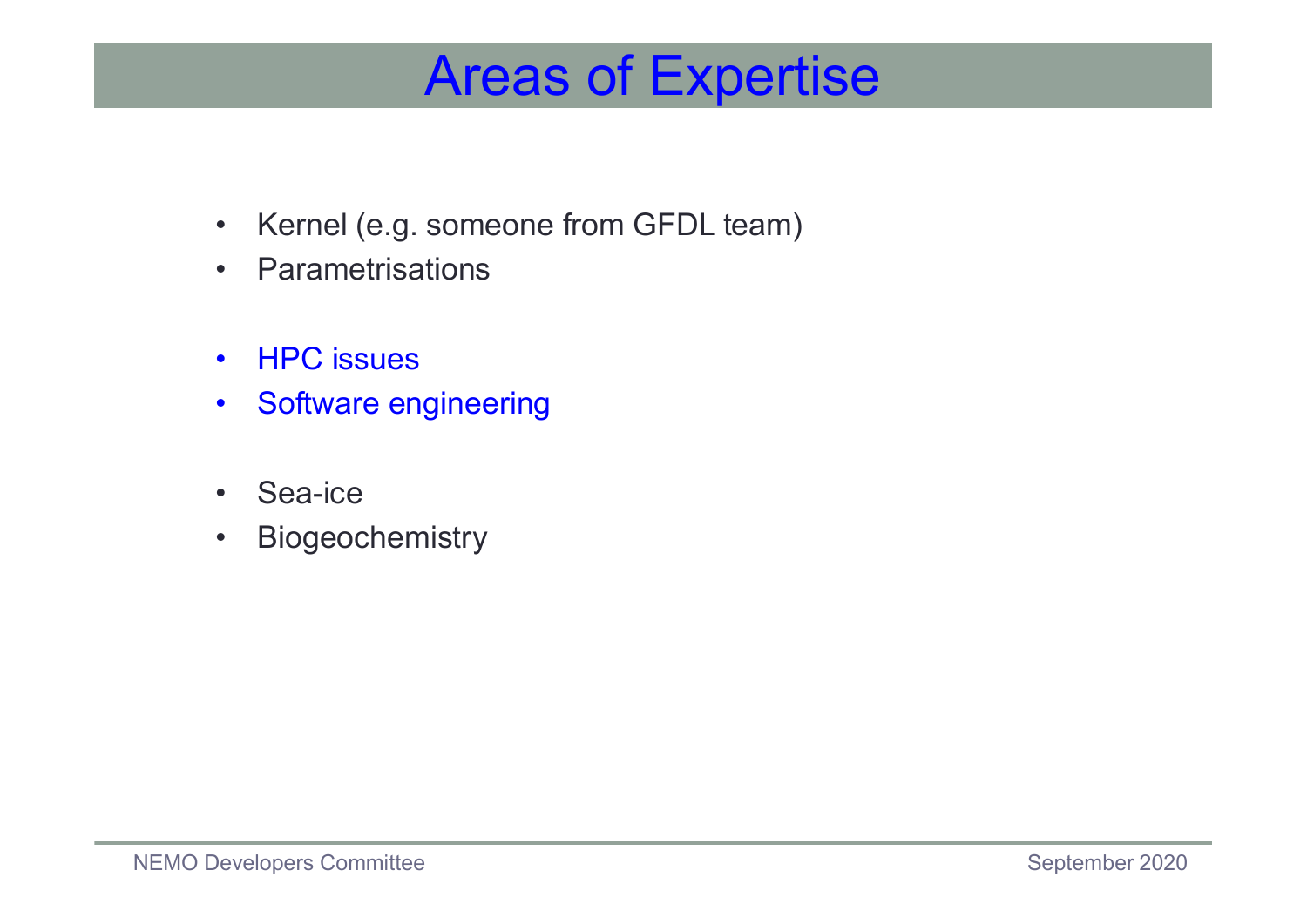



### Preparation of the next NEMO development strategy

### Mike Bell, Dorotea Iovino, Claire Levy, Julien le Sommer NEMO Developers Committee









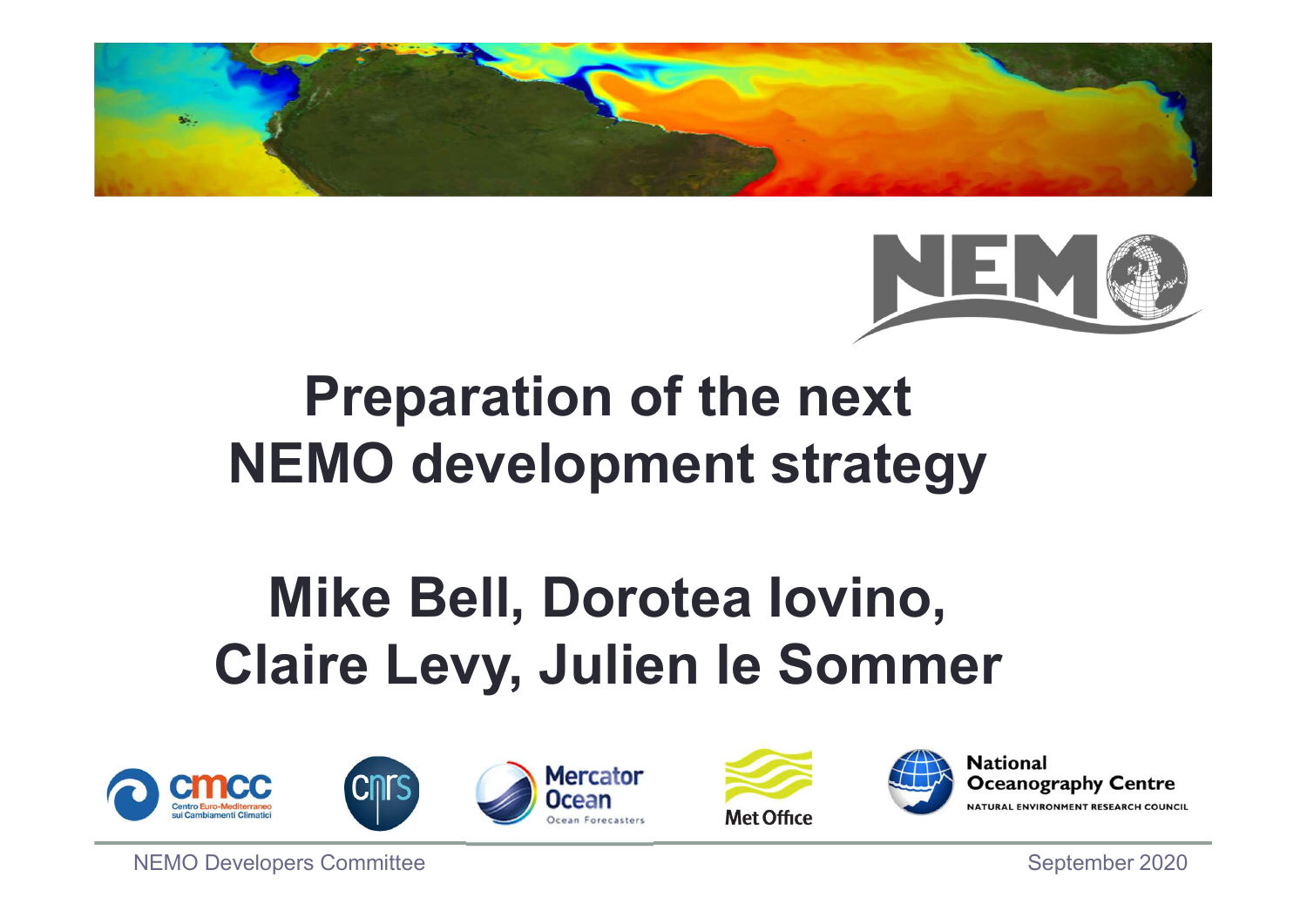#### **Content**

- 
- **Content**<br>
 Context:<br>
 It's nearly time to start on the nex<br>
 Why NDS is really important for t • Context:<br>• It's nearly time to start on the next NI<br>• Why NDS is really important for the fi<br>• What we did last time<br>• Some questions • Context:<br>• It's nearly time to start on the nex<br>• Why NDS is really important for t<br>• What we did last time<br>• Some questions<br>• Are we ready to update it? • Context:<br>• It's nearly time to start on the nex<br>• What we did last time<br>• Some questions<br>• Are we ready to update it?
	- **Content**<br>• It's nearly time to start on the next NDS<br>• Why NDS is really important for the future of NEMO **Context:**<br>• It's nearly time to start on the next NDS<br>• Why NDS is really important for the future of NEMO<br>Vhat we did last time
- 
- 
- Some questions<br>• Are we ready to update it?<br>NEMO Developers Committee September 2020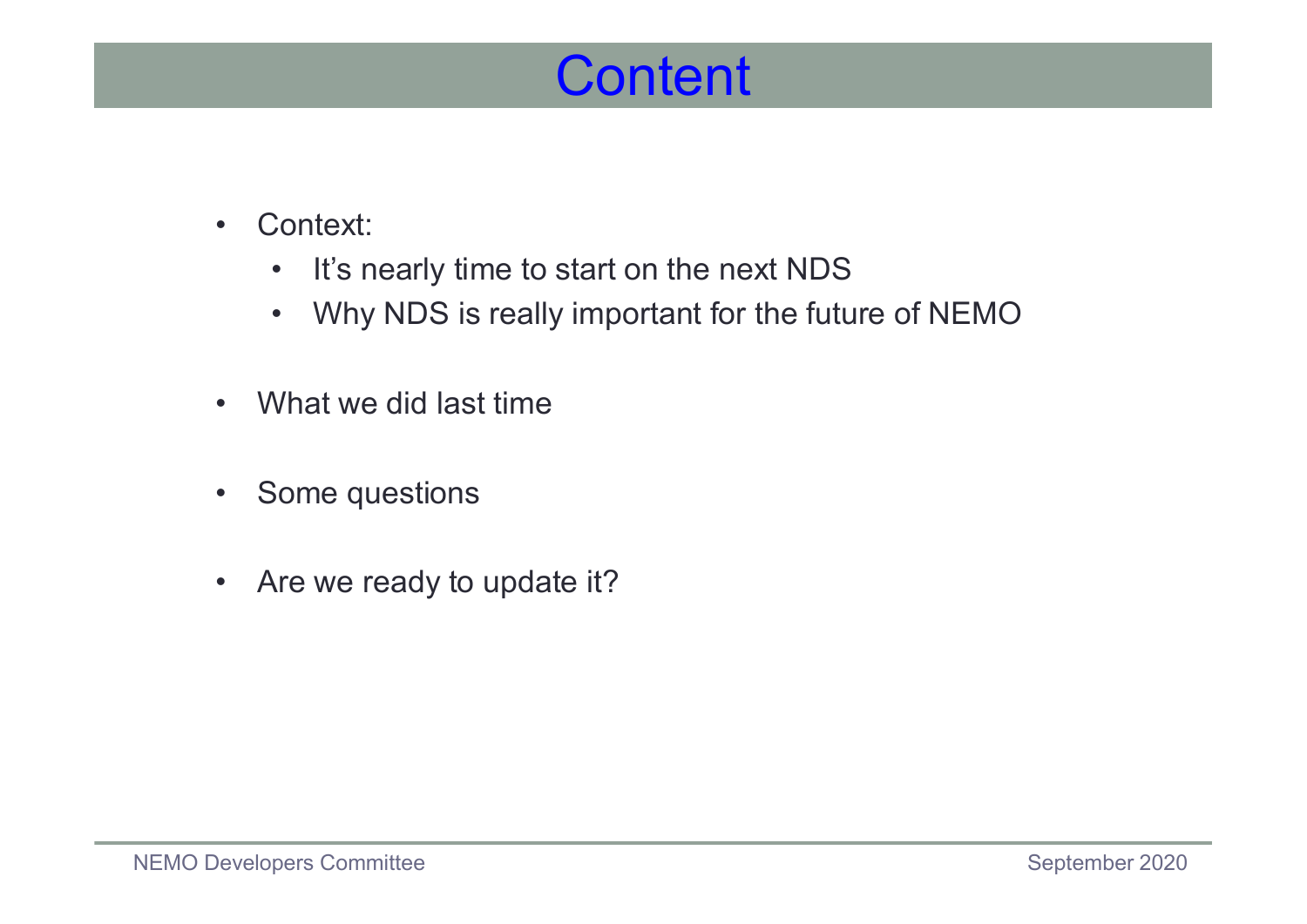### **Timing**

- 
- Timing<br>• Current NDS covers 2018-2022<br>• Should the next strategy cover 2022-2026 • Current NDS covers 2018-2022<br>• Should the next strategy cover 2022-2026 or 2023-2027?<br>• If the former it should be prepared in 2021 • Current NDS covers 2018-2022<br>• Should the next strategy cover 2022-2026 or 2023-2<br>• If the former it should be prepared in 2021<br>• Are we ready to update it?
- Current NDS covers 2018-2022<br>• Should the next strategy cover 2022-<br>• If the former it should be prepared in<br>• Are we ready to update it?
- Are we ready to update it?<br>NEMO Developers Committee September 2020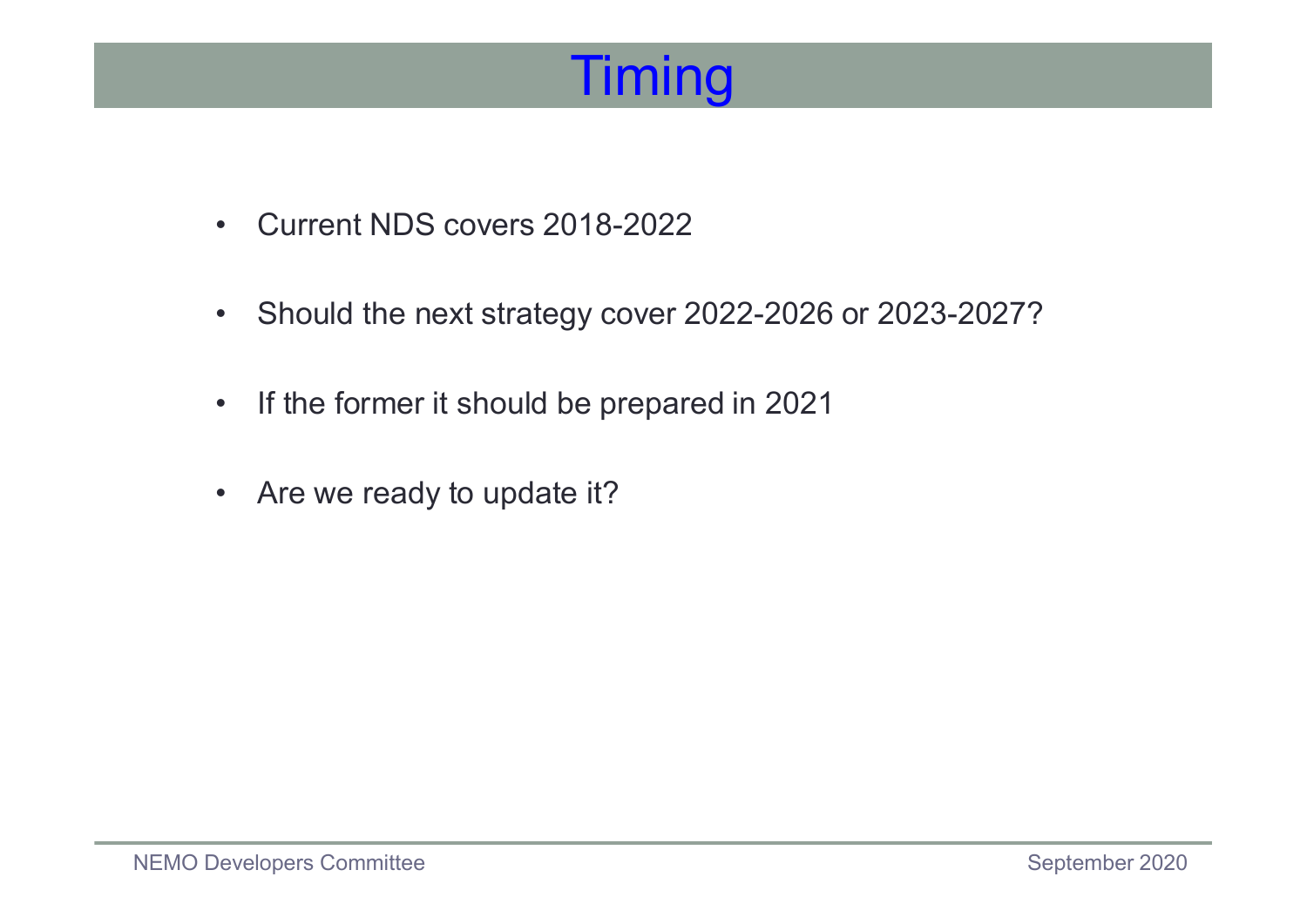## **Entraining scientific input**<br>• In addition to "bottom-up" working-level scientific collaborations<br>• We need **Entraining Science 6 Entraining Science 1**<br>• In addition to "bottom-up" working-lev<br>• We need • Our Development Strategies to id<br>• To engage with leading Europear Entraining scientific input



- 
- -
- Framet Constraining Scientific input<br>
 addition to "bottom-up" working-level scientific collaborations<br>
 Our Development Strategies to identify key issues & developments<br>
 To engage with leading European experts on form Friend Team of the Haling Scientific input<br>
• To engage with leading European experts on formulation of R&D<br>
• To engage with leading European experts on formulation of R&D<br>
• To secure funding for these R&D activities activities to address them **Entraining scientific inpurally and addition to "bottom-up" working-level scientific collabory<br>
Ve need<br>
• Our Development Strategies to identify key issues &<br>
• To engage with leading European experts on formula<br>
• To se** • In addition to "bottom-up" working-level scientific collaborations<br>
• We need<br>
• Our Development Strategies to identify key issues & developments<br>
• To engage with leading European experts on formulation of R&D<br>
• To sec
	-
- 
- We need<br>• Our Development Strategies to identify key issues & developments<br>• To engage with leading European experts on formulation of R&D<br>activities to address them<br>• To secure funding for these R&D activities<br>• The IMM **Groups** • To engage with leading European experts on formulation of R&D<br>activities to address them<br>• To secure funding for these R&D activities<br>• The IMMERSE (and other EC) projects are important steps in this direction<br>• This is The IMMERSE (and other EC) projects are important steps in this direction<br>This is the responsibility of the NEMO Developers Committee & its Working<br>Groups<br>The NEMO Scientific Advisory Committee will support this<br>NEMO Devel
-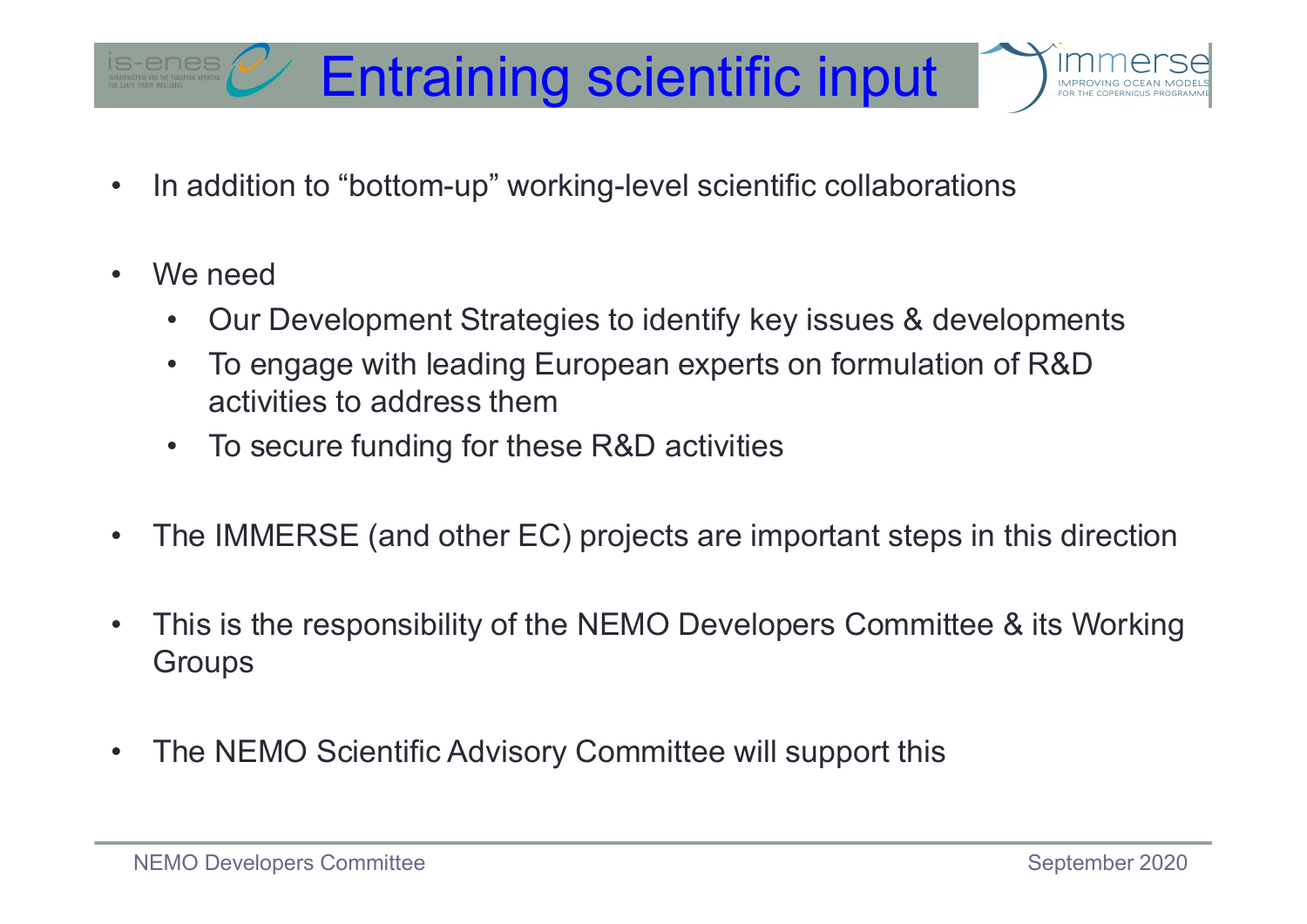#### NEMO's future

- The NEMO consortium has the expertise and organisation to maintain & develop a readable & flexible code base maintain & develop a readable & flexible code base • The NEMO consortium has the expertise and organisation to<br>maintain & develop a readable & flexible code base<br>• The consortium needs to build on its experience in:<br>• periodically defining its Development Strategy<br>• entrai **EMO's future**<br>
The NEMO consortium has the expertise and organisation to<br>
maintain & develop a readable & flexible code base<br>
The consortium needs to build on its experience in:<br>
• periodically defining its Development St • NEMO's future<br>• The NEMO consortium has the expertise and organisation to<br>• naintain & develop a readable & flexible code base<br>• The consortium needs to build on its experience in:<br>• periodically defining its Development • The NEMO consortium has the expertise and organisation<br>maintain & develop a readable & flexible code base<br>• The consortium needs to build on its experience in:<br>• periodically defining its Development Strategy<br>• entrainin The NEMO consortium has the expertise and organisation to<br>naintain & develop a readable & flexible code base<br>
The consortium needs to build on its experience in:<br>
• periodically defining its Development Strategy<br>
• entrain naintain & develop a readable & flexible<br>
The consortium needs to build on its experiorially defining its Development<br>
• periodically defining its Development<br>
• entraining & nurturing the scientific experiorial<br>
• Scienti
- -
- Franciant & develop a readable & flexible code base<br>
 periodically defining its Development Strategy<br>
 entraining & nurturing the scientific expertise to ad<br>
 EMO will (need to) keep evolving to adapt to<br>
 scientific a
- 
- NEMO will (need to) keep evolving to adapt to<br>
 scientific advances (e.g. in dynamical cores, parametrisations)<br>
 new HPC architectures<br>
 methods for software quality assurance<br>
NEMO Developers Committee<br>
September 2
	-
	-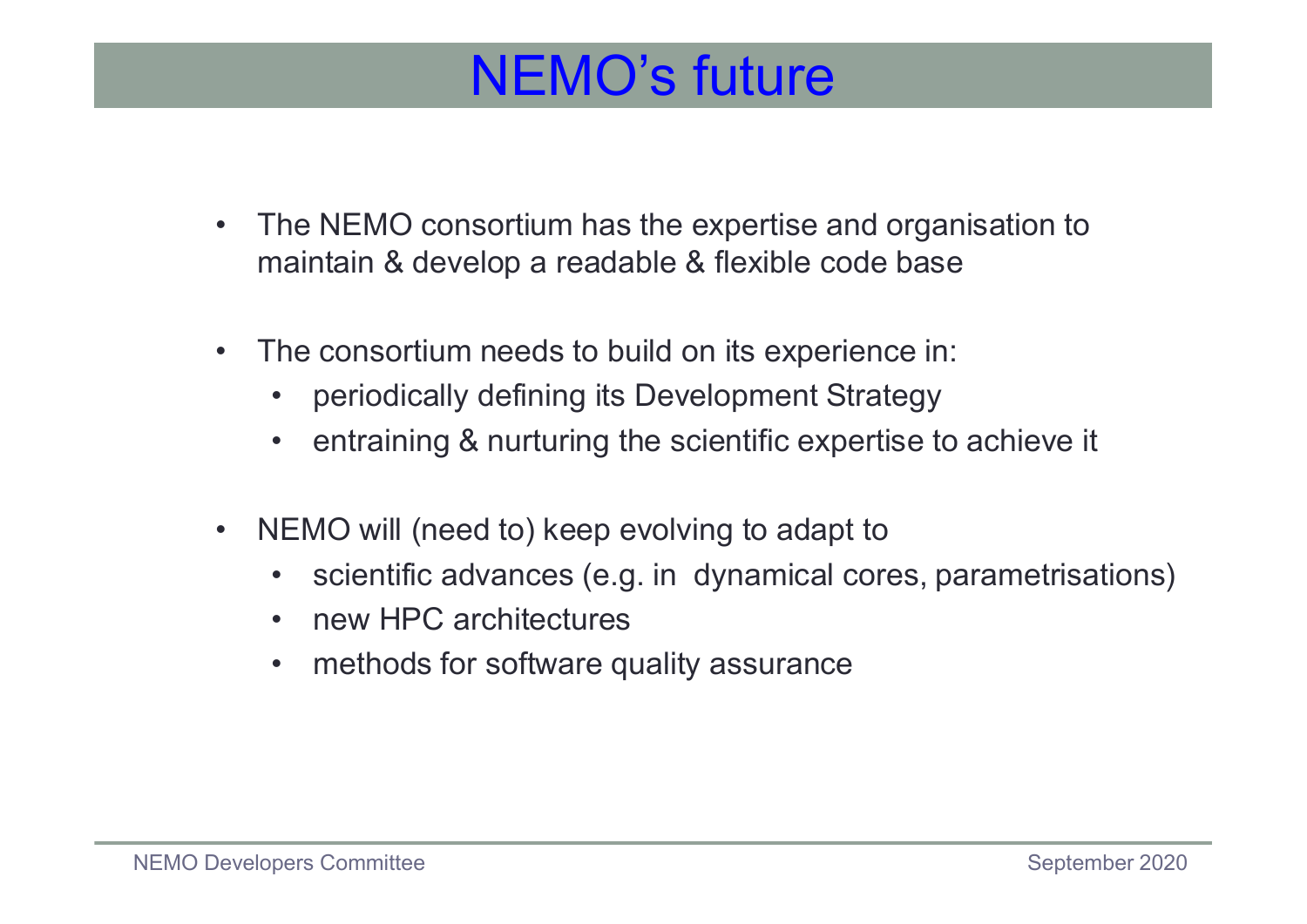### What we did last<br>• Agree a list of chapters<br>• Assign chapters to teams with a leader(s What we did last time<br>• Agree a list of chapters<br>• Assign chapters to teams with a leader(s)<br>• Teams prepare a draft chapter What we did last **What we did last We**<br>• Assign chapters to teams with a leader (s<br>• Teams prepare a draft chapter<br>• Chapters are discussed at a workshop (B What we did last time

- 
- Agree a list of chapters<br>• Assign chapters to teams with a lead<br>• Teams prepare a draft chapter<br>• Chapters are discussed at a worksho<br>• The material is finalised<br>• The process took just over a year
- 
- Agree a list of chapters<br>• Assign chapters to teams with a leader(s)<br>• Teams prepare a draft chapter<br>• Chapters are discussed at a workshop (Barcelona last time)<br>• The material is finalised • Assign chapters to teams with a leader(s)<br>• Teams prepare a draft chapter<br>• Chapters are discussed at a workshop (Bare<br>• The material is finalised<br>• The process took just over a year • Chapters are discussed at a workshop (Barcelona last time)<br>
• The material is finalised<br>
• The process took just over a year<br>
NEMO Developers Committee<br>
September 2020<br>
September 2020
	-
	-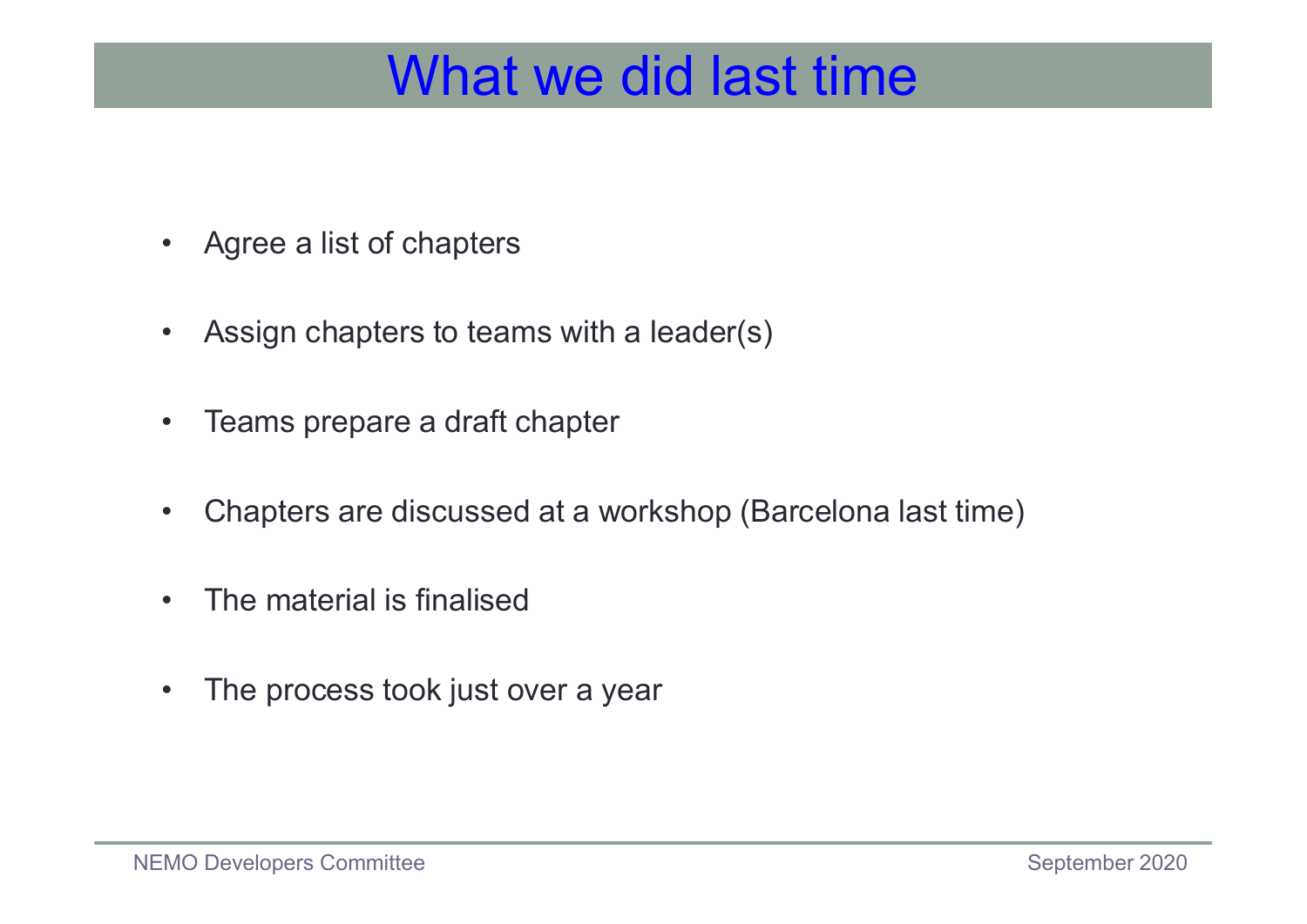#### Points for discussion

- 
- Is there anything about the process we want to improve?<br>• e.g. could some discussions before the workshop have gone into more depth? **Points for discussion**<br>• there anything about the process we want to improve?<br>• e.g. could some discussions before the workshop have gone into<br>• Should we review progress against previous plan? more depth? • Points for discussion<br>• e.g. could some discussions before the workshop have gone into<br>• e.g. could some discussions before the workshop have gone into<br>• Should we review progress against previous plan?<br>• there missing c • Is there anything about the process we want to<br>• e.g. could some discussions before the wor<br>more depth?<br>• Should we review progress against previous<br>• Are there missing chapters?<br>• e.g. user support/documentation? • e.g. could some discussions before the workshop have there anything about the process we want to improve?<br>• e.g. could some discussions before the workshop have more depth?<br>• Should we review progress against previous pl • Is there anything about the process we want to improve?<br>• e.g. could some discussions before the workshop have gone into<br>more depth?<br>• Should we review progress against previous plan?<br>• Are there missing chapters?<br>• e.g. • e.g. could some discussions before the workshop have<br>more depth?<br>• Should we review progress against previous plan?<br>xre there missing chapters?<br>• e.g. user support/documentation?<br>The SAC members should be involved in the
	-
- -
- e.g. user support/documentation?<br>
→ The SAC members should be involved in the process & the workshop<br>
→ how do we make best use of them?<br>
NEMO Developers Committee<br>
September 2020<br>
September 2020
	-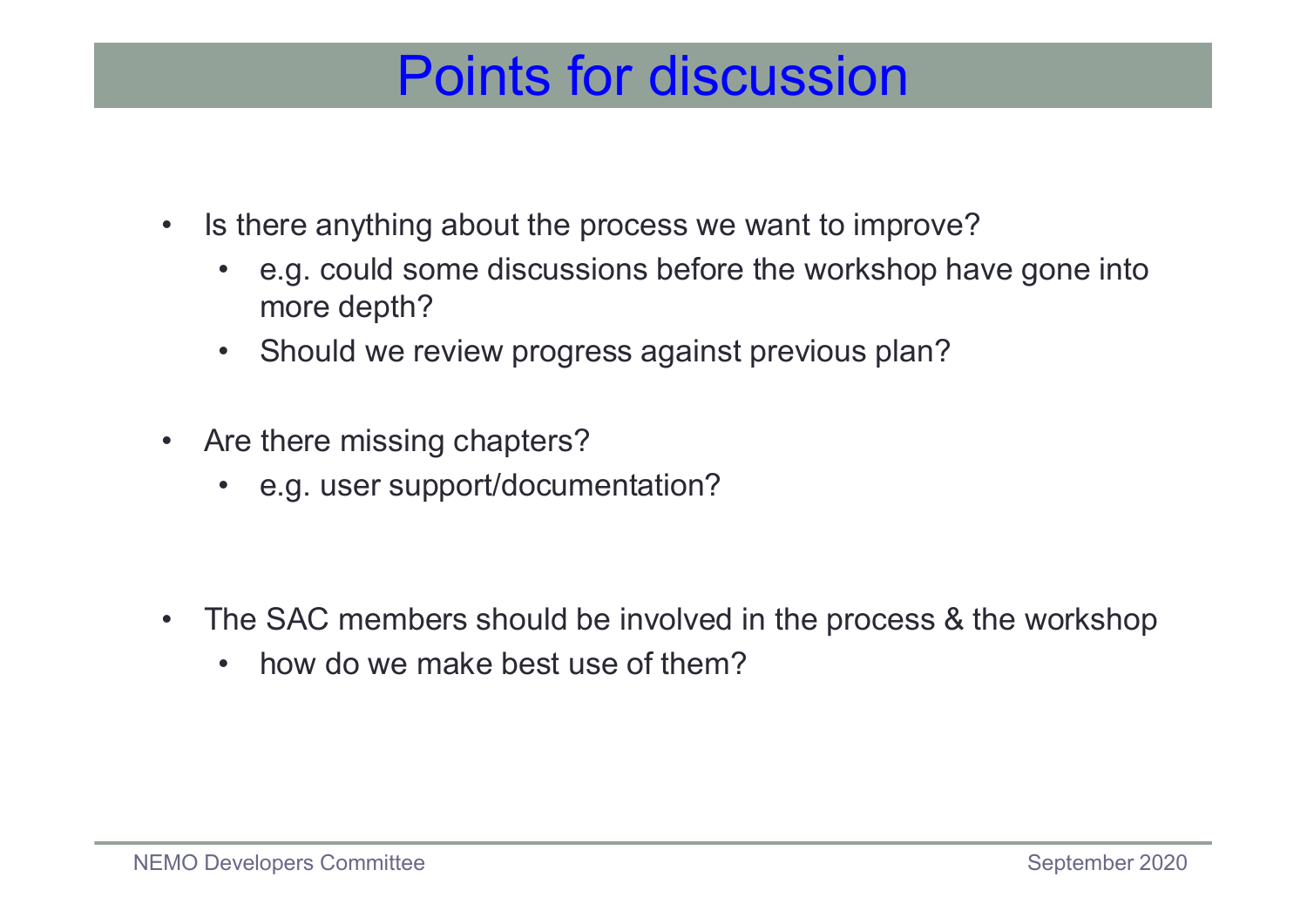



### Timetable for 2021 Work Plan

### Mike Bell, Claire Levy